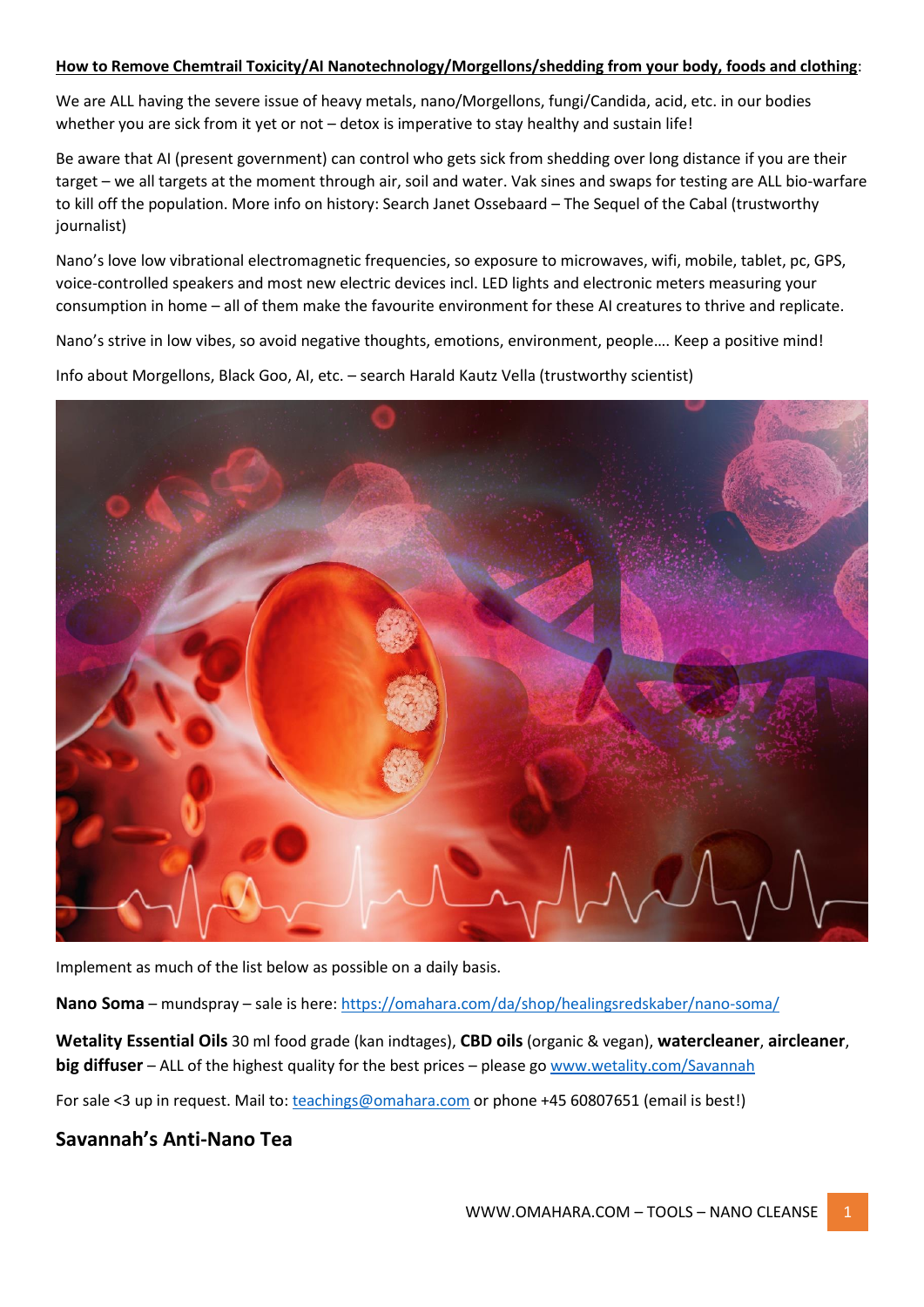# **50g Pine Needle, Fennel seeds, Peppermint, Yarrow (knit skin and bones back together), Plantain (against leaky guts), added Tea Tree Oil – all organic -------- kr. 50 + forsendelse**

#### Savannahs daily intake/doings

In house: Drinking only Wetality Water, Air Cleaner 5 filters with UV making an unwanted environment for nano, IQube Scalar Tecknology incl. a Tesla, home harmonized and 350 different kinds of energy mapped and cleared, Poison-free zone, Silverware to eat with, natural vegan (not soy) products and enzymes for washing and cleaning, Fresh-land.dk fruits and vegs delivered almost every week, as self-sustainable as possible in garden and house. I buy as little as possible from stores – still only organic!

Supplements daily: Omnimin Pure multi-vit, B-komplex, Magnesium, Omega 3, C60 oil, Iodine, D-vit, Optibac Probiotic Super, Wetality CBD oil 2 x 3 drops, 2 breaths from Wetality Air pen before sleep. (Zinck is also recommended, which I get through my food).

Drinking daily: Pine Needle Tea 1 liter, 1 big glas with 7 drops Earth Minerals and 1 tsp. Collide Silver, 2 big glasses Hydroxycloroqine (for sale), 1-2 liter Wetality Water, 2 tsp raw Apple Cider Vinegar with the Mother 3 x daily before meals (use straw to avoid contact with your teeth).

Food: Homemade smoothie with pure organic strawberries, wild blueberries, aronia berries, papaya and cherries, 5 hips (hyben), ginger and turmeric powder, grounded milk thisle seeds and flax seeds, 1 tbsp super greens powder with spirulina, 1 crab of almonds, fresh orange juice. (I use a variety of fruits and berries – mostly cut out and frozen down by myself from fresh deliveries). All colors represented in daily intake.

Vegetarian diet with a little bit of fish once a week. A broad varity of fresh fruits and vegetables raw as much as possible. Glutenfree and mostly lactose-free diet.

Wash ALL foods no matter from where you get it in clean water added vinegar and baking soda or bicorbonate of soda – soak it for about 20 minutes. Rinse with pure water and store it or eat.

If need for sweet - some dates dipped in raw chokolate bites or hazelnuts and raisins together, or vegan slushicecream frozen down (only vegans >I am vegetarian, not vegan< can eat yummi icecream every day with a healthy result).

Bath: Body-scrub daily with Seasalt with iodine mixed with less than a tsp natural parfume-free liquid soap added a few drops Tea Tree Oil. Shampoo is added a few drops Tea Tree Oil too.

Washing: Use only natural detergent like enzymes, washing nuts, etc. – add 1-5 drops of Tea Tree Oil + for example 5 drops Lavender, Rosemary or alike to fresh up your laundry. Dry in UV-light if a clear day without too many chemtrails. UV-lights kill of nano.

UV-light: Be outside – preferable in the sun for at least  $\frac{1}{2}$  hour daily (Sun is beneficial and provide D-vit and activates the utmost imperative Pineal Gland and spiritual evolution – please never use Sun protection, rather be exposed in more short periods of time)

## **Recipes**

**Pine Needle Tea**: Double V-needles from f.ex. Douglas Fur or some Christmas trees. Rinse in clean water. Chop them roughly. Boil water. When bobbles are gone pour over the rinsed needles. Drink from pot 3-5 cups daily. Its beneficial to add **1 drop Tea Tree Oil, 1 drop Peppermint Oil and 1 drop Oregano Oil to the water** as well. You can also add **Fennel seeds**. Can easily be kept in cooler too, so you drink it cold.

Homemade **Hydroxychloroquine**: Boil the peelings of 3 grapefruits and 3 lemons for 3 hours. Take off the heat to cool down. Let the lid stay on all along, as the active ingredients drip down from the lid. Strain and keep in cooler. Drik 2-3 tbsp. a day. Cleanse the entire system.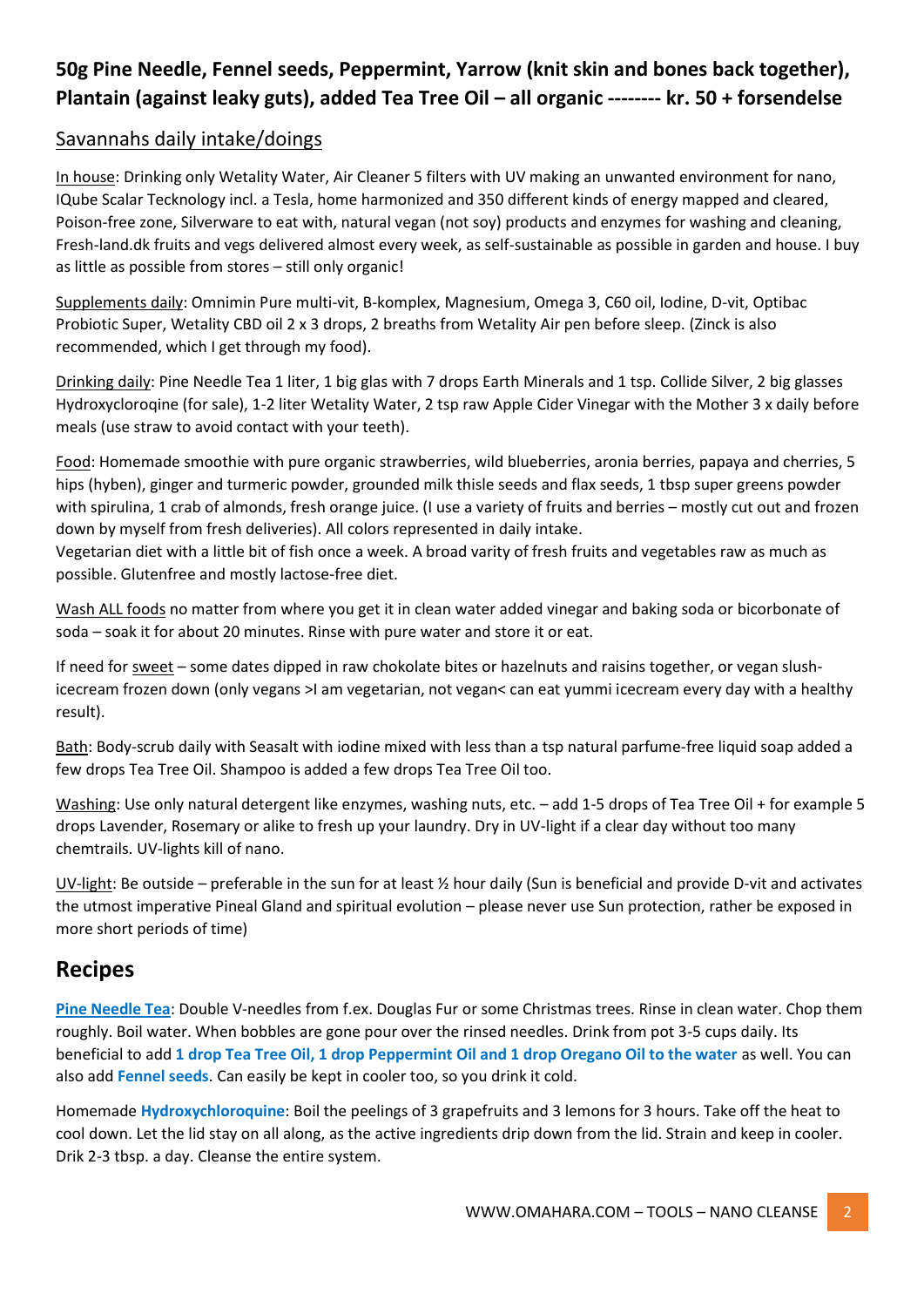**Frozen lemon** shredded over salads, etc. – super high in C-vitamins

**NANO DETOX BATH** 1 cup Baking Soda, 1 cup Epsom Salts, 1 cup Mule Borax, 1 cup of Alfalfa (Lucerne) pellets, 1 cup pink Himalayan salt or Redman's salt, drops of Tea Tree Oil, Peppermint oil and Oregano Oil in the hottest water you can lie for 40 minutes – soak as much of your body as possible. Rinse afterwards and remove stuff from bath tub with gloves on. The morgellons will leave your body and attach to the Alfalfa (more preferable food for them than your body)

Can also **drink a pinch of Borax** (Sodium Tetrabonat) in 1 pint of distilled water 3x's daily.

FOOD, which nano dislike:

**Brown rice Iodine** from seaweed **Sea Salt** - Himalayan or other real

Adds: **Beans** for proteins **Garlich** Quinoa boiled with the brown rice, ½ of each, same cooking time

### **LIST**

1. Put a pinch of **high vibe, nutritional sea salt**, Redmond's real salt, bamboo salt, programmed with love, holding the intention of blocking nano proliferation, commanding the unbinding and the purging through feces and urine all nano particulates safely, without harm to your physiology, on your food and in your drinking water daily, each meal, each glass of water. Most important thing you can do!

2. Drink 1 ounce of **apple cider vinegar** in 1 cup of water, 3 times a day. If that's too strong, make two cups of water.

3. Take 1/4 tsp of **food grade aluminum free baking soda** three times a day in freshly squeezed lemon water.

4. Take **boron** supplements as directed.

5. Take **Activated Charcoal** two to three times daily with plenty of water. It's a binder and it constipates.

6. **Liquid Zeolite** to pull heavy metals.

7. Take **L Glutathione.** Be gentle starting this for immune compromised folks. If you can't tolerate orally, take a capsule and insert vaginally or anally to let the amino acid get into your system and liver gently.

8. Foods high in natural L Glutathione is **asparagus** and globe **artichokes**. Bon appetite!

9. **Golden Paste**: Make and take golden paste three times a day. Search for recipe online. Make up. You can freeze extra. Great for inflammation, pain and so much more.

10. **Golden Milk**: Add golden paste to coconut milk, goat milk, raw cow milk, almond milk made at home. Add cinnamon, clove, cardamom, cayenne, whatever else you desire. Drink before bed. Inflammation buster. Mucous buster.

11. **D3 with K2** daily.

12. **Bentonite clay**, take orally to extract toxins from bowels.

13. Take **chlorophyll**. Chlorella is now very contaminated as is spirulina. Chlorophyll is cleaner.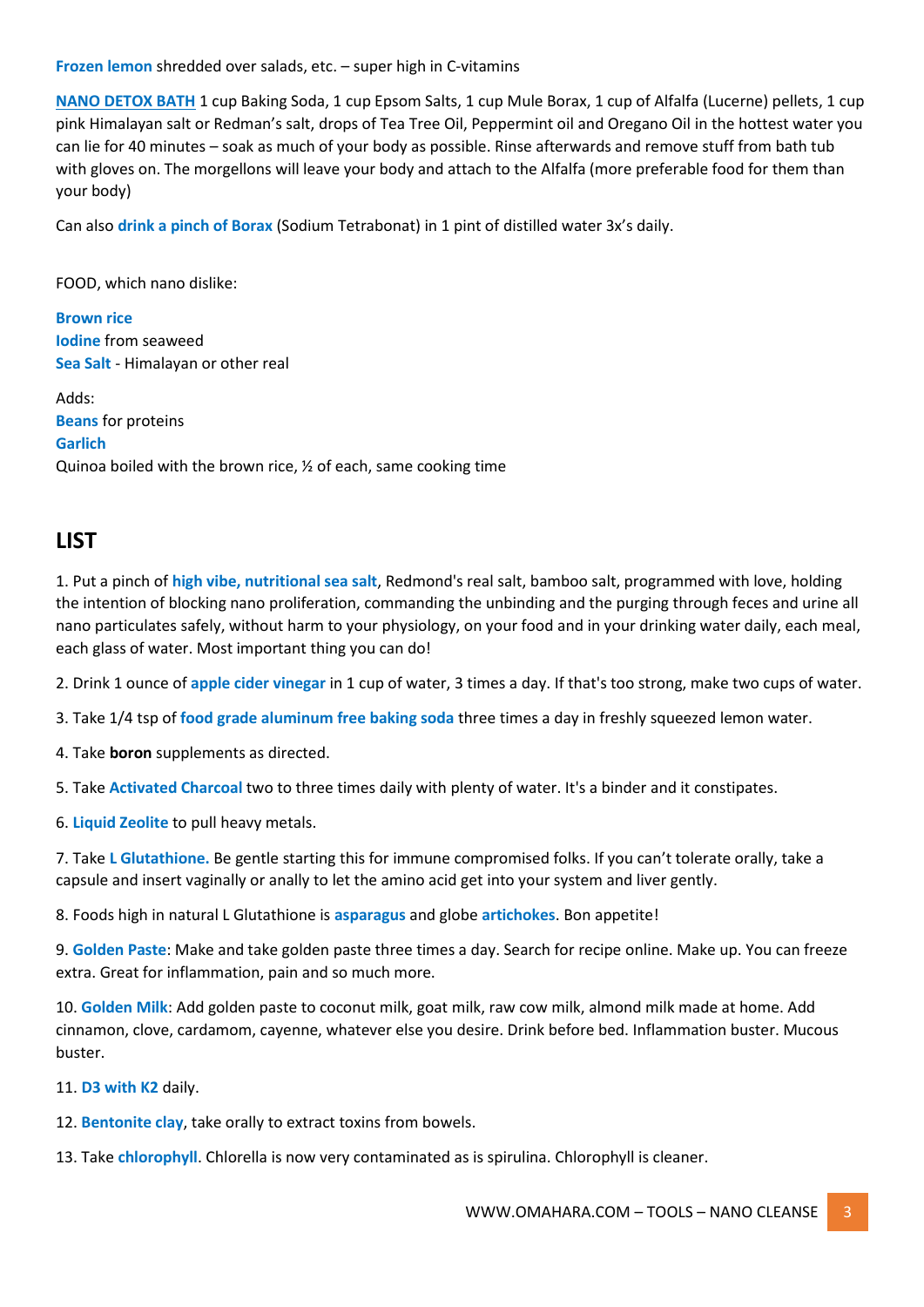14. Take **diatomaceous earth** but start slow for weakened bodies especially people riddled with candida. A dusting on the pinky to make sure you can tolerate it.

15. Take **oregano oil** daily.

16. Take **oil of cilantro** (koriander).

17. Use **Manuka honey** daily.

18. Put 2-4 drops of 35% food grade **hydrogen peroxide** in 1 liter of water and drink. This oxygenates the blood killing pathogens.

19. Take a high grade **magnesium** or use magnesium oil transdermally.

20. Take a high grade **trace mineral** daily.

21. Use Illumodine **Iodine** and Nascent Iodine. Suggested dose is 3-5 drops in 16oz of water, after 7 days this dosage can be safely doubled to 6-10 drops per 16oz of water.

22. **Essiac Tea** treats cancer, fungi, heavy metals, toxicity

23. **Liquid Silica** removes all sorts of pathogens from the body

24. **Tea tree oil**, 1 drop in manuka honey

25. **Structured Silver** in Suspension. Suggested dose is 2-3 drops per 1 liter of water, 2 times per day.

26. Take **MMS**

27. Take **Fulvic Acids**

28. Use **colloidal silver** especially nasal spray.

29. **CBD oil**, high organic grade

30. Take food grade **vitamin C** daily. Tapioca is a great one from Pure Formulas or shredded frozen organic lemon.

31. Eat **plenty of oranges, grapefruits, lemons and limes**. Take the peels of any and all of the above. Dry. Grind in a coffee grinder with no coffee residue in it until powder. Put in a jar. Theres your perfect Vitamin C.

32. **Water cleanse for 3 days**. Just lemon in water or apple cider vinegar in water only for three days with trace minerals.

33. Eat tons of sunchoke **artichokes**, organic. Wash. Grate. Add in freshly squeezed lemon juice and put in fridge, raw. Balances blood sugar levels and pulls radiation especially in this raw, predigested way. Eat at least 1 TBS before your meal or a small bowl between meals.

34. Eat **beets**. Wash. Grate. Add lemon freshly squeezed. Refrigerate. Put on salads. On the side of food. In between meals. This heals everything especially the blood, liver, gallbladder so you can detox.

35. Eat one to two raw clove of **garlic** daily. Eat whole. Do NOT chew. Let it dissolve in your stomach slowly. If you must cut to swallow, cut, let it rest 1 minute. Drink down.

36. Use **cayenne** on everything. I put on most foods. It cleans liver and bowels. Habenara too. Blood cleanser.

37. In the morning, before you do anything else, make **lemon tea**. Bring water with 1/4 to 1/2 lemon with skin on, washed, in water to boil. Steep 20 minutes. Add 1 tsp of maple syrup. A pinch of cayenne pepper. Drink. Then,

38. Oil Swish using **coconut oil, sesame oil or cumin seed oil**. Swish in your mouth for 20 minutes pulling over your tongue and up in your gums. Spit into toilet or outside. Daily.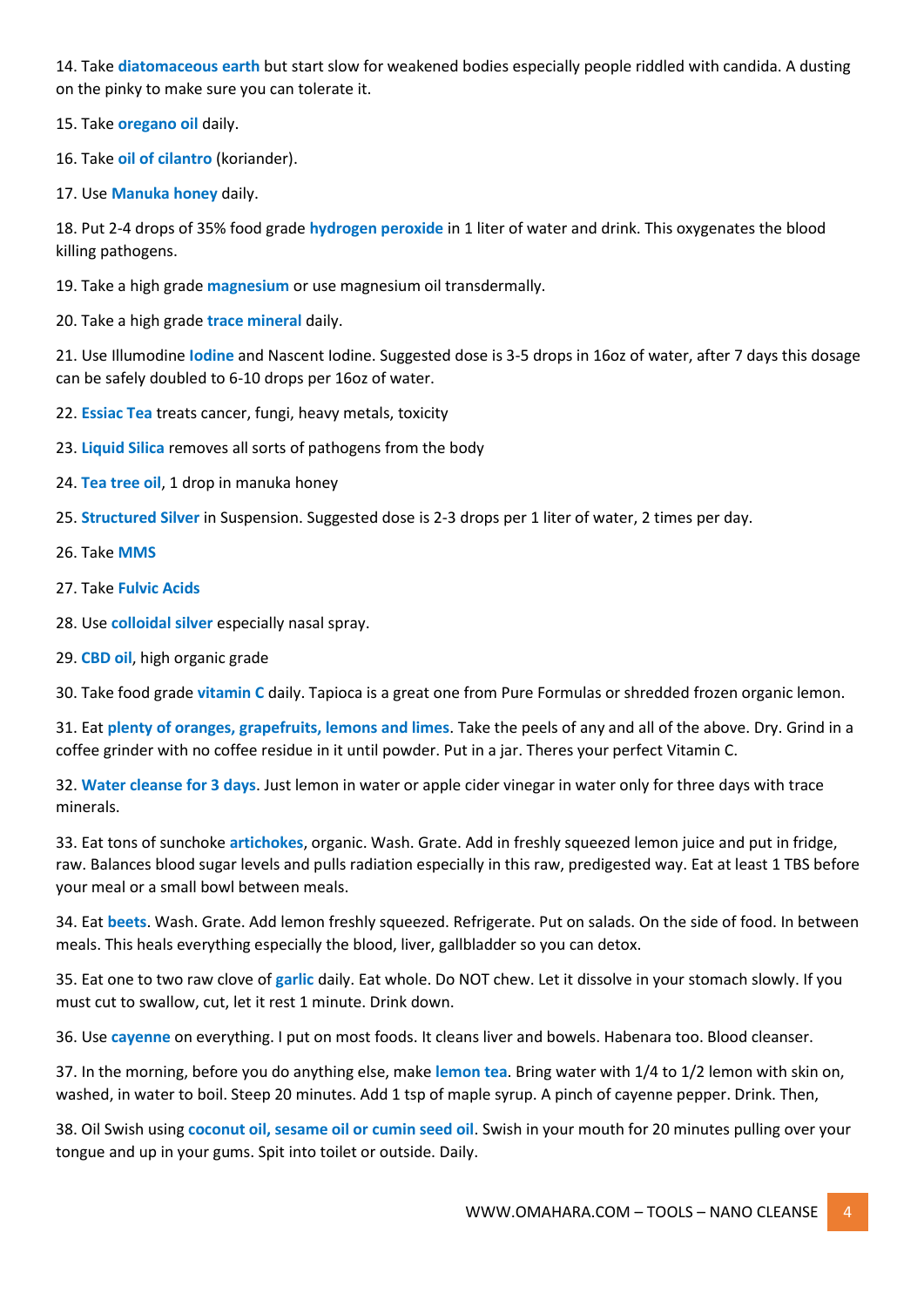39. **Juice daily**. Citrus, apple, fruits, celery, carrots, beets, zucchini, cilantro, parsley, veges... and drink within 20 minutes completely. Eat the pulp, too. Put in soup, stew, on salads.

40. Use **cumin seed oil** on salads, take separately, but take daily at least 1 TBS daily. Heals liver. Gallbladder. Colon. Body.

41. Eat **raw onions and garlic** on salads and veges. If you cook garlic, wait until end. Turn off food from cooking. Put fresh garlic in. Plate. That's enough cooking garlic ever needs.

42. Boil **fresh parsley** in pot of water. Bring to rolling boil, simmer for 1 hour. Add extra water. When done, add lemon, maple syrup. Cool. Refrigerate. Drink. Great for kidney detox.

43. Eat loads of raw cilantro or **cilantro tea** (koriander). Same as above. Just leave out lemon. Detoxes heavy metals. Make sofrito and use raw.

44. Put **sliced onion on the soles of your feet** for an hour up to overnight. This is a powerful detoxifier. Do not underestimate this. For children and autoimmune harmed, start with 30 minutes to an hour. Avoid exposures when doing this.

45. Buy **powdered clay**. Add 1/4 to half cup to hot foot bath. Soak your feet in clay water for 30 minutes.

46. **Powdered clay** again. Mix a couple of TBS in warm water. Rub clay paste on neck, under arms, around breasts, around groin, bottom of feet - lymph nodes. Let dry. Shower off. Then dry brush.

47. Do a non fragranced **Epsom salt** foot bath. Add very hot water in a flat tub. Add 1/2 to 1 cup Epsom salts. Soak for 30 minutes to an hour adding hot water if water cools.

48. Soak in a hot tub of **epsom salts** with body fully immersed. Soak 30 minutes to an hour.

49. After toweling off from bath or shower, have in a spray bottle filled with reduced to 3% from food grade **hydrogen peroxide**. Spray on body lightly and rub in or if weakened, spray in air in front of you and walk through mist, naked. Dont dry off. Oxygenates blood killing parasites, fungus and more.

50. **Dry brush lymphatic system** gently, daily or three times a week, naked. Use shower brush and following YouTube tutorial, move those lymphs properly.

51. **Bounce on a rebounder** daily for 20 minutes.

52. Do **castor** packs over your liver three days in a row. On the third evening, take an ounce of pure olive oil and an ounce of squeezed lemon. Rest on right side. It'll purge your liver.

53. Use **castor oil** over sore lymphs especially breasts ladies. Take hot shower. Mist with **hydro peroxide**. Rub castor oil over liver, or over breasts where lymphs are, or over colon. Dress in warm flannel or soft cotton.

54. Do a **master cleanse eating just fruits and vegetables** for four days while doing castor packs over liver. Flush on the fourth or fifth day using pure olive oil and freshly squeezed lemon. NEVER take epsom salts as recommended. It's very dangerous. (See my master cleanse.) Do this once a month if strong enough.

55. Get an **ion foot bath** (online) and use it properly twice a week. I got up to doing it daily. It pulls toxins out through the pores of your feet. It's worth it.

56. Do organic **coffee enema**. This cleanses the liver beautifully. Look online.

57. Do colonics at home or by a 5-star **colon hydrotherapist**.

58. Take **Selenium**. Phenom antioxidant.

59. **Milk thistle** is a powerful plant that contains the compound silybin which supports the functioning of the liver, the organ responsible for detoxification.